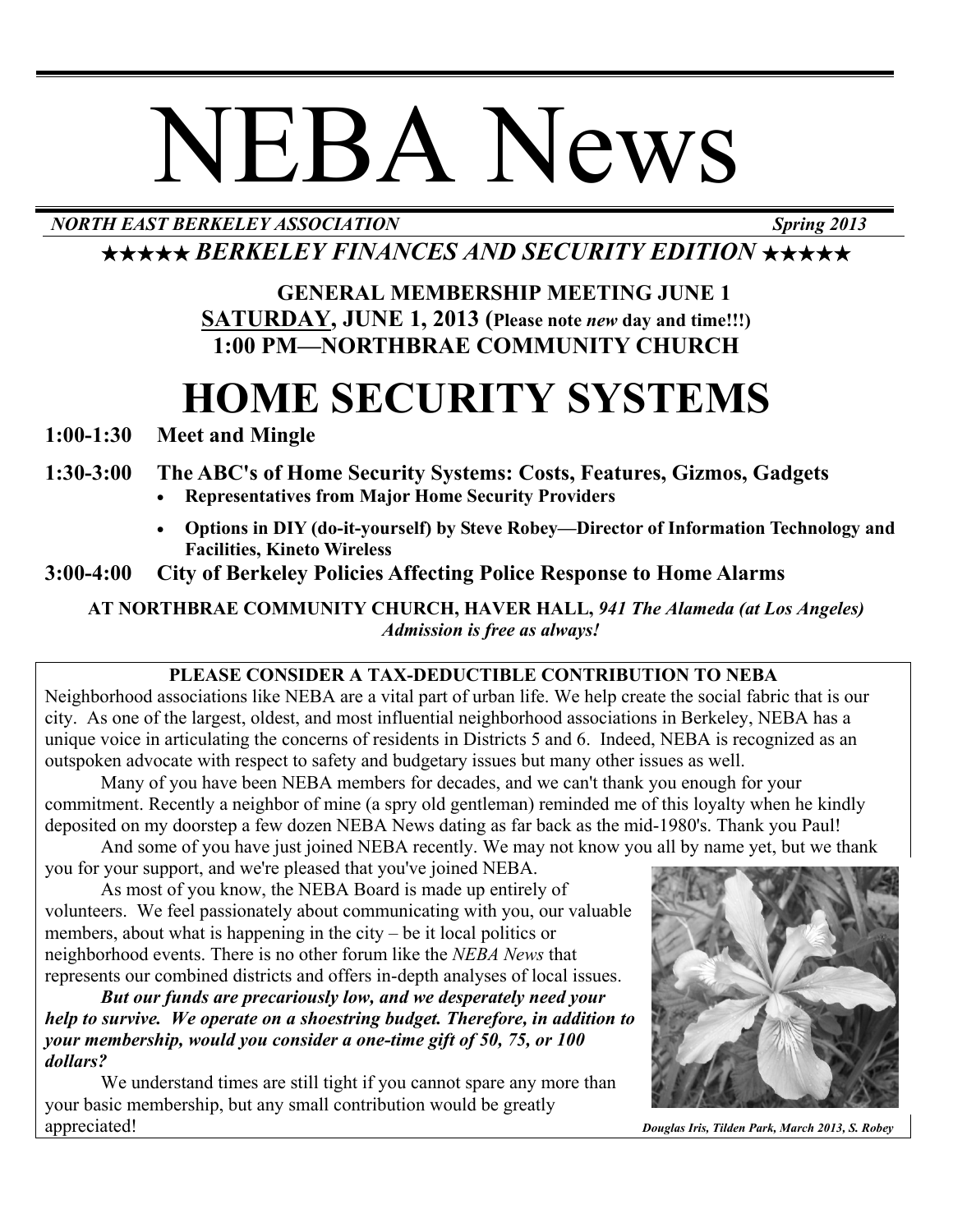#### **By Isabelle Gaston, PhD**

As the election of 2012 recedes into the distance, and the same old crop of local politicians sings their tired songs of fiscal self-praise, it is clear that the financial health of Berkeley is in greater long term jeopardy than ever. Structural deficits of million dollars or more loom on the horizon for years to come and annual targeted reductions of at least 2% in most city departments are becoming the new normal. Not surprisingly, a plethora of new tax and bond measures are already being floated for the 2014 ballot and subsequent years.

The outcome of the election was curious. Although all the incumbents won handily, many of the measures they endorsed such as the West Berkeley rezoning (Measure T) and Sit/Lie ordinance (Measure S) did not. Measure V, the citizen-generated Fiscal Accountability Initiative, while not passing, garnered a respectable 38.6% of the vote.

One question raised was whether Berkeleyans are wondering whether their money is being used prudently since not all the bond measures passed (as they so often have in the past). Indeed, the pools bond and associated tax (Measure N and O, respectively) both lost. However, the 30 million dollar Measure M bond did pass, affirming that street repair is a top priority for voters.

While many may have thought that by voting for Measure M all our roads would be paved anew and that the sweet sounds of "rain gardens, swales, and bioretention cells" would solve our flooding woes, the fact of the matter is that Measure M will make – at best – a small dent in improving our streets much less our watershed. Current estimates are that it would cost 65 million dollars to upgrade just our streets to an "average" rating. Thus, Measure M is woefully inadequate for improving our roads and watershed needs.

**Residents of Districts 5 and 6 are encouraged to monitor Measure M implementation, along with NEBA, to ensure that our tax dollars are used to repave our decrepit roads, and if not, to communicate our concerns to the Mayor and Council, and especially Councilmembers Wengraf and Capitelli.**

NEBA News spring 2013 Page 2 of 8 In a 2011 report by the City's Auditor, 62% of Berkeley streets were labeled as being "substandard" or in "failed" condition (as determined by a "Pavement

Condition Index" or PCI). Our streets rank in the bottom quartile in the Bay Area (the PCI of a typical Berkeley street is 58). As many of us are aware, the streets deterioration did not happen overnight nor did it magically happen since the financial meltdown. It reflects many, many years of gross city mismanagement and conscious ignoring of basic infrastructure needs even when the city was awash in revenue from transfer taxes, constantly increasing property values, and federal and state fund infusions.

The way Measure M was marketed to the voters was that it would "save money in the future" and "reduce our unfunded liabilities". This is dubious given that the vast majority of the 62% of streets in need of repair will not receive any attention whatsoever and therefore will deteriorate further, thereby ultimately costing even more to fix. (Note: the 62% figure was based on a 2011 report, the number of failed streets is undoubtedly higher in mid-2013, and, reconstruction of a failed street costs 32 times as much as timely maintenance per the City Auditor's report.) Moreover, when bonds are passed in our city, money that had been previously appropriated to that specific need from the general fund has a mysterious tendency to migrate into the "black hole" of pension obligations, an interesting confession made by Councilmember Wozniak of District 8 in mid-March of this year. It is also interesting that despite an 88 million dollar annual budget, the public works department is projected to spend a mere 3.6 million dollars in street rehabilitation in FY2014 (exclusive of Measure M) or less than 5% of the overall department budget.

Other departments in the city are also in dire financial shape. In a recent presentation by the head of the parks and recreation department, a request was made for an increase in the parks tax rate to offset its mounting structural deficit. The projected deficit over the next 5 years in this department alone is a blistering 33 million dollars. A bond measure in lieu of a hike in the parks tax was proposed by one councilmember, presumably as a politically more palatable option.

But where do our property taxes and endless fees go, and how are they spent if not on parks and roads, pools for our youth and elderly, and services for our homeless? Why are inflation-indexed tax measures repeatedly falling short of presumably inflation-affected costs? Why are new taxes and bonds on the ballot every other year? Ask our city council members and city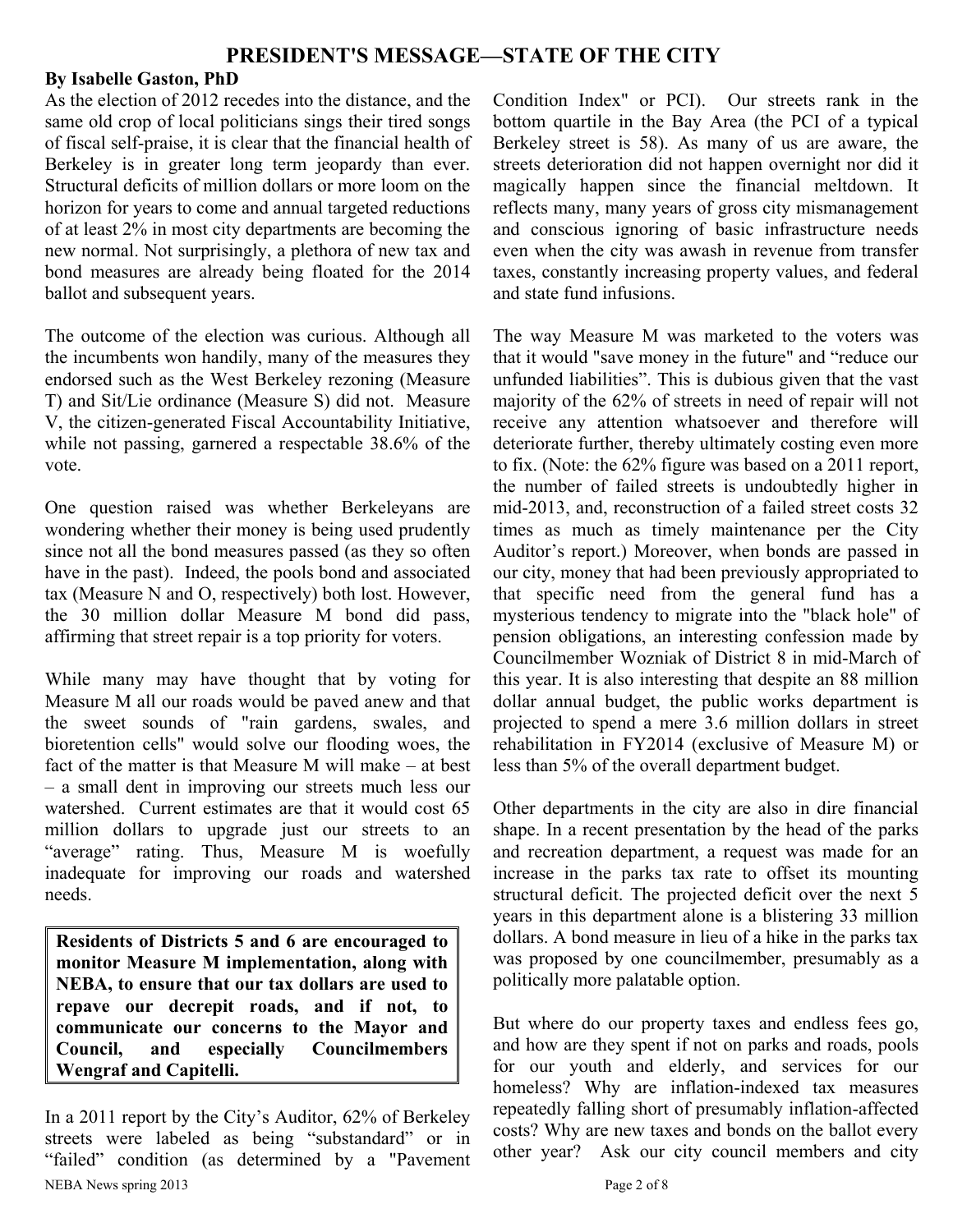manager. They know where the money is going – but don't expect a straight answer. Most on the council have overseen the trajectory of the city finances over the last 8 years or more and are directly responsible for the gutting of city services, and the closing of senior centers and city pools.

So then what is the main reason behind the structural deficits and need to impose across the board spending cuts? Capital improvement projects? No, these are almost nonexistent. It is personnel. Our City employee salaries are the eighth highest in the state, but these salaries are dwarfed by their package of benefits. In 2005, before the economic collapse, labor costs already made up 77% of the operating budget. Although the percentage this year is presumably still 77%, this is questionable given that the city's own budget documents state that "pension and health care costs are primary contributors to the deficit in 2012 and 2013" of 3 and 4 million dollars, respectively.

With regard to pensions, the city pays not only 100% of the "employer" share but 100% of the "employee" share of the retirement costs of civilian employees. For example, the previous City Manager who retired with a \$242,000 annual payout for life (with annual COLA) plus a \$150,000 cash payout never contributed anything to his pension. Granted, most employees don't make as much as our City Manager but nevertheless many will retire with well over \$100,000 pensions because of unused sick time that is calculated into their pensions. In addition, city employees are eligible to retire at 55

with a full pension (whereas an average American worker now retires at 67). Given all the City's seemingly endless fiscal problems, a reasonable question is whether city residents should continue to pay for city employees to retire at this relatively early age with 90% of their final salary (after 30 years of service) with lifetime medical benefits (after 20 years) without ever having had to contribute – anything – to their retirement during their tenure working for the city. (This year the formula changed somewhat for new hires but this won't help the budget for decades to come.) Furthermore, health care premiums have increased dramatically in recent years, on average, 11% per year since 2000. And, most of us will live far longer than the actuarial tables suggested in 1950. Many of those who take retirement at 50 (safety workers) or 55 (civilian) in the city will certainly be young and healthy enough to start new careers and will be collecting a pension for potentially more years than they actually worked (average life expectancy for Californians is 80).

Isn't it appropriate that city employees be asked to contribute, something, to the premiums of their family's health care and to their own retirement so that basic city services aren't cut every year? The sorry state of our streets and the downhill spiral of our once beautiful parks and gardens are stark reminders of what's happening on a larger scale in Berkeley. Sadly, our council members think the status quo is fine, or when asked about it, blithely respond, "It is a complex matter". In the meantime, expect more bond measures.

#### **BERKELEY NEEDS A FISCAL ACTION PLAN**

#### **By Barbara Gilbert**

A city that has a Climate Action Plan, a Zero Achievement Gap plan, and even a foreign policy of sorts should certainly have a comprehensive long-term plan to manage its financial future--a Fiscal Action Plan (FAP).

The goal of a FAP would be to create a financially sustainable and workable city over the long haul, say about thirty years, by incrementally taking appropriate and measurable steps over the specified time frame toward a defined set of goals. A financially sustainable and workable city would have no annual budget deficits; unfunded liabilities would be satisfied or paid down in a timely fashion and in such manner and degree as experts advise is prudent; reasonable infrastructure and service needs would be satisfied; and financial responsibility for success would be equitably shared among all stakeholders – City employees, taxpaying property owners, renters, students, educational institutions, bond holders, and commercial enterprises.

What would a Berkeley FAP look like and how could it be achieved?

The first order of business would be the implementation of clear, accurate and reasonable budgeting and accounting guidelines and practices to provide the knowledge base for prudent short, intermediate and long-term financial decisions.

Secondly, this financial knowledge would and must be fully, clearly and regularly communicated to all stakeholders.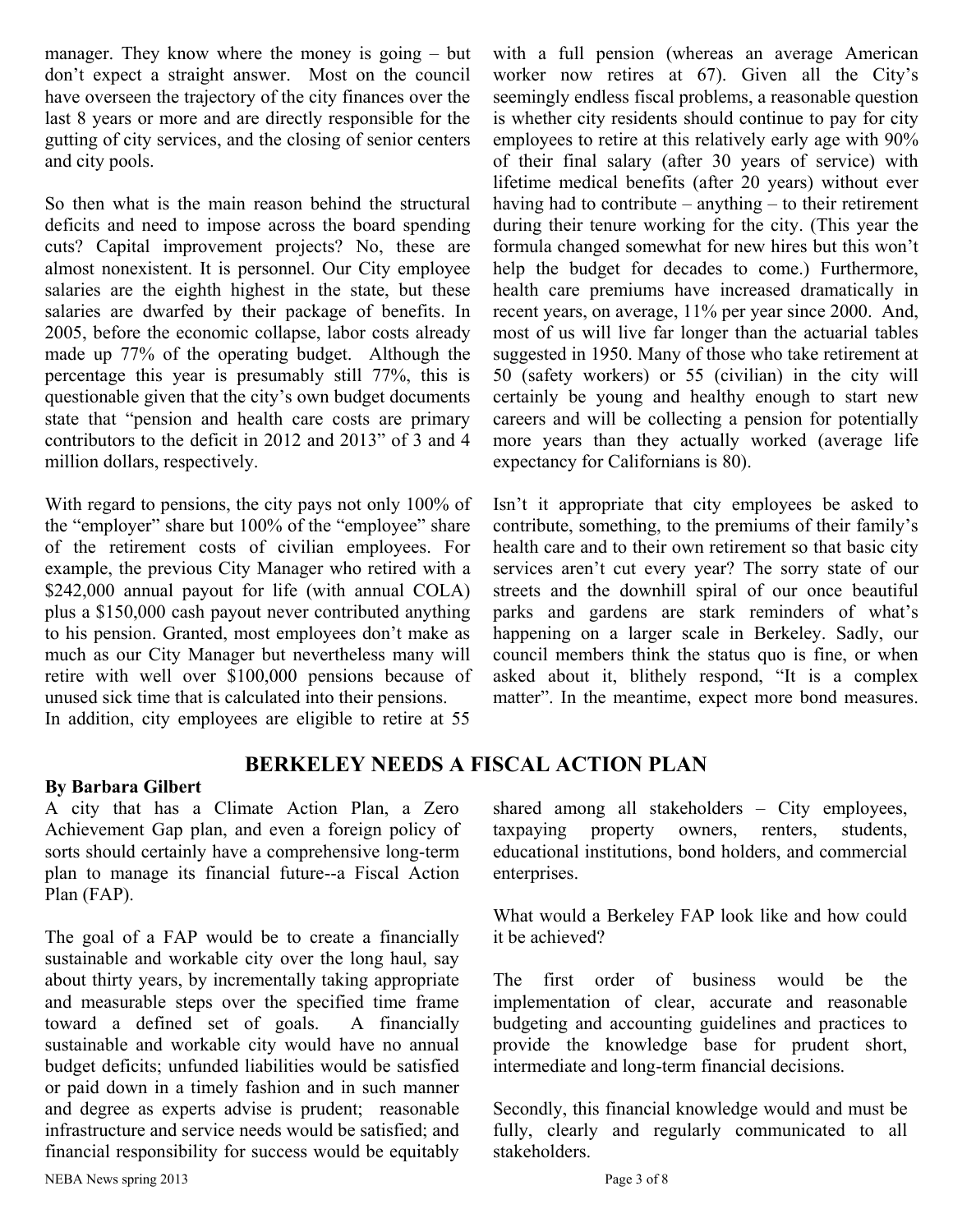Thirdly, based on knowledge, expertise, and priorities, a comprehensive FAP should be put in place.

Fourthly, in conjunction with the FAP development, buy-in by the various stakeholders would be required as would a ratifying ballot measure or charter amendment.

#### **Knowledge Base**

The City needs to know its probable financial needs and resources over a term of about thirty years. This involves projections of needs and revenues which are inherently speculative as the time frame lengthens. Nevertheless, if the FAP is properly constructed and regularly re-calibrated to account for events, this is not insurmountable. After all, many families and government agencies (such as the Social Security Administration) do this routinely.

The knowledge base would require an accurate dynamic inventory of liabilities for all City costs as they evolve over time:

- employee costs
- capital costs
- capital maintenance costs
- municipal debt costs
- emergency reserve fund
- resident services costs
- other ancillary City costs

Once we have a better idea and agreement on the current funding status of the seven above-listed categories, then a discussion among stake-holders about what we need and what we want in the future can proceed. "What we need" and "what we want" over the next thirty years are not the same thing, and various scenarios and priority lists will be necessary to allow for options under changing circumstances.

Yes, the City has made a start on this inventory over the past year, estimating \$500M in unfunded employee costs and \$500M in unfunded capital needs, and is currently immersed in the process of refining this inventory by category. However, as pointed out to the City by Berkeley Budget SOS/Committee for FACTS (SOS), there are many holes in this inventory and many dubious assumptions about actual costs; for example, employee retirement costs are based on a very questionable 7.5% average return on the California Public Employees' Retirement System (CalPERS) investments; a lower return or substantial increase in employee contribution would greatly alter the calculations. Therefore, as a first order of business, the City would need to correct, fill in and refine this inventory of "liabilities", so that all of the puzzle pieces can be assessed and put into a comprehensive framework.

The knowledge base would also require a clearer set of revenue projections, which are currently sparse, make questionable assumptions, and which prematurely and pre-emptively put out specific suggestion for tax and fee increases. These revenue projections must include all potential revenue sources (not just new taxes!), such as: larger fee-for-service payments by UC when the current Settlement Agreement expires in 2020; and greater financial contribution by current employees.

The knowledge base also requires a re-thinking and redo of budget categories and format so that important information is calculated and highlighted. For example: every major budget report should indicate total employee costs, breakdown of employee costs, and employee costs as percentage of the subject operation; every major budget should indicate amount and percentage of funds allocated for capital improvements and for capital maintenance; every major budget report should indicate the paydown status of overall and particular unfunded liabilities. As the City goes forward with a FAP, these categories, and others, will be essential for allocating funds and measuring progress toward financial sustainability.

#### **Communication And Community Buy-In**

The improved knowledge base must be shared with all stakeholders. Recent reports from the City Manager on City liabilities, while containing valuable information, were not provided in a format that was readily-understandable to Council and the public. As the FAP is developed, and with expert assistance, a clear, comprehensible user-friendly format will be shaped. As the FAP process develops, the City needs to fully engage with experts, civic groups, employees, and other interested parties so that a lucid, sound and acceptable plan emerges.

Obviously, a financially sustainable and workable City will involve pain as well as gain. The sacrifices that will be necessary must be equitably shared among all City stakeholders. And it will be a proud day when we can say in Berkeley that we have seen our future and it works!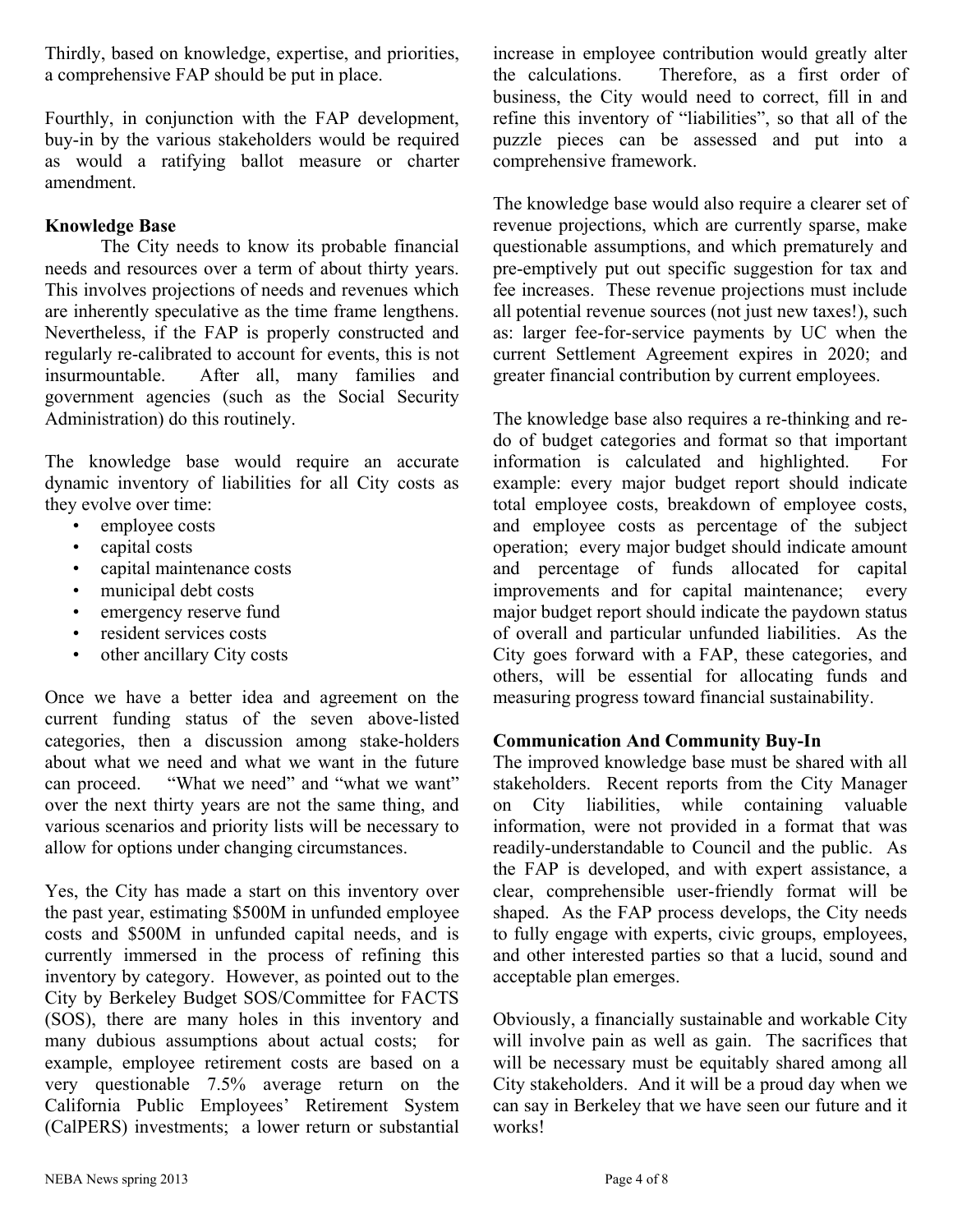# **FALSE ALARMS PLAGUE BERKELEY POLICE** *Or How to Add More Police Officers Without Additional Cost*

#### **By Pat Mapps and James Barter**

It's a late Friday night as the Berkeley police officer patrolling Beat 12 on the swing-shift rolls south on Russell looking for activity at Grove Park after closing time. While slowly sweeping the baseball field with his floodlight, his radio crackles a code 21A on the 2600 block of Sacramento; a silent burglar alarm - burglary in progress. The officer slams on the accelerator lifting the hood of the car sending out an unmistakable snarl of a high RPM authority that freezes cars in its path while he asks the dispatcher for the closest intersection. Heading north on Sacramento he searches for the address until approaching Parker where he pulls up a half block short and waits for backup. As soon as his partner arrives, the two men pull out their flashlights and approach the house, which is oddly ablaze in lights. "Berkeley Police!" they shout as they whack the door with their two-foot long flashlights. No one answers so they circle the house stumbling over bicycles and garbage cans until they see a figure in the back where they order him to stop and show his hands. The man complies, identifying himself as a worker for a janitorial service and opens the door. After inspecting his ID, the officers order him to sit on the floor while they sweep the premise where they find a second janitor. The cleaning crew had no idea that they had triggered the silent alarm; they didn't even know there was one. The two offices radio back to the dispatcher that it was a false alarm, thank the two workers for their cooperation, and get back into their squad cars to return to their patrols. This scenario will play out several more times before their twelve-hour shift is over and from the standpoint of many Berkeley police officers, these false alarm incidents happen to be not only their most common ones but also their most frustrating and unproductive. As one cop put it, "I'd rather be getting guns off the streets and busting drug dealers than do this. It's part of the job so of course I have to do it."

Like most Berkeley residents, the authors were unaware of the disturbing rate at which Berkeley police officers are sent to homes and businesses when security systems accidentally go off until they uncovered this information during the preparation of the "Report On Crime In Beat Two" that was presented to the City Council earlier this year. Members of Berkeley Police Department (BPD) Command Staff report that more than six thousand dispatches are made annually to homes and business when sensors are tripped sending signals to alarm monitoring company dispatchers who in turn dial 911 reporting an intrusion to the police. Dispatchers at the BPD then convey the address to police officers who speed to the location prepared to confront and arrest intruders in the commission of a crime. This is all well and good, and the systems function as advertised by alarm companies except for one fatal flaw; the vast majority of the alerts, a percentage as high as 98% according to the U.S. Department of Justice, are false alarms. In Berkeley, this means that each month, of the approximately 500 reports of burglaries detected by security alarms to which officers respond, evidence of forced entry is detected for as few as 10 of those 500 reports.

Why so many false alarms? Alarm companies cite an assortment of reasons why sensors are accidentally triggered, ranging from the understandable, to the absurd, and even sometimes amusing. Windy days top the list followed by small pets moving about the house, children and visitors who do not know how to operate the system, transient wireless interference, faulty installations, cleaning crews, balloons, wires gnawed by rodents, lizards sleeping on the warm sensors, and even teenagers hoping to sneak home after curfew without awakening their unsympathetic parents.

Yet, how can this be the case? How can alarm companies remain solvent with this performance? The answer is remarkably simple; they maximize their profits by having Berkeley police do the real work of investigating these alarms …at taxpayers' expense. The average alarm company charges residential clients about \$350 a year for monitoring services and in Berkeley that is all they do – monitor the alarm systems until one is triggered and then call the police. In our city, alarm companies do not dispatch employees to investigate possible intrusions; this time consuming, dangerous and costly task is left to the BPD and is paid for by your tax dollars - alarm companies do not reimburse BPD police for this service, unlike Seattle, WA. And worst of all, even residents who do not own security systems, and are therefore not using their services, are subsidizing the alarm companies as well!

What is the cost to the citizens of Berkeley? There are many ways to assess the costs. It can be done in terms of the time that false alarms distract officers from their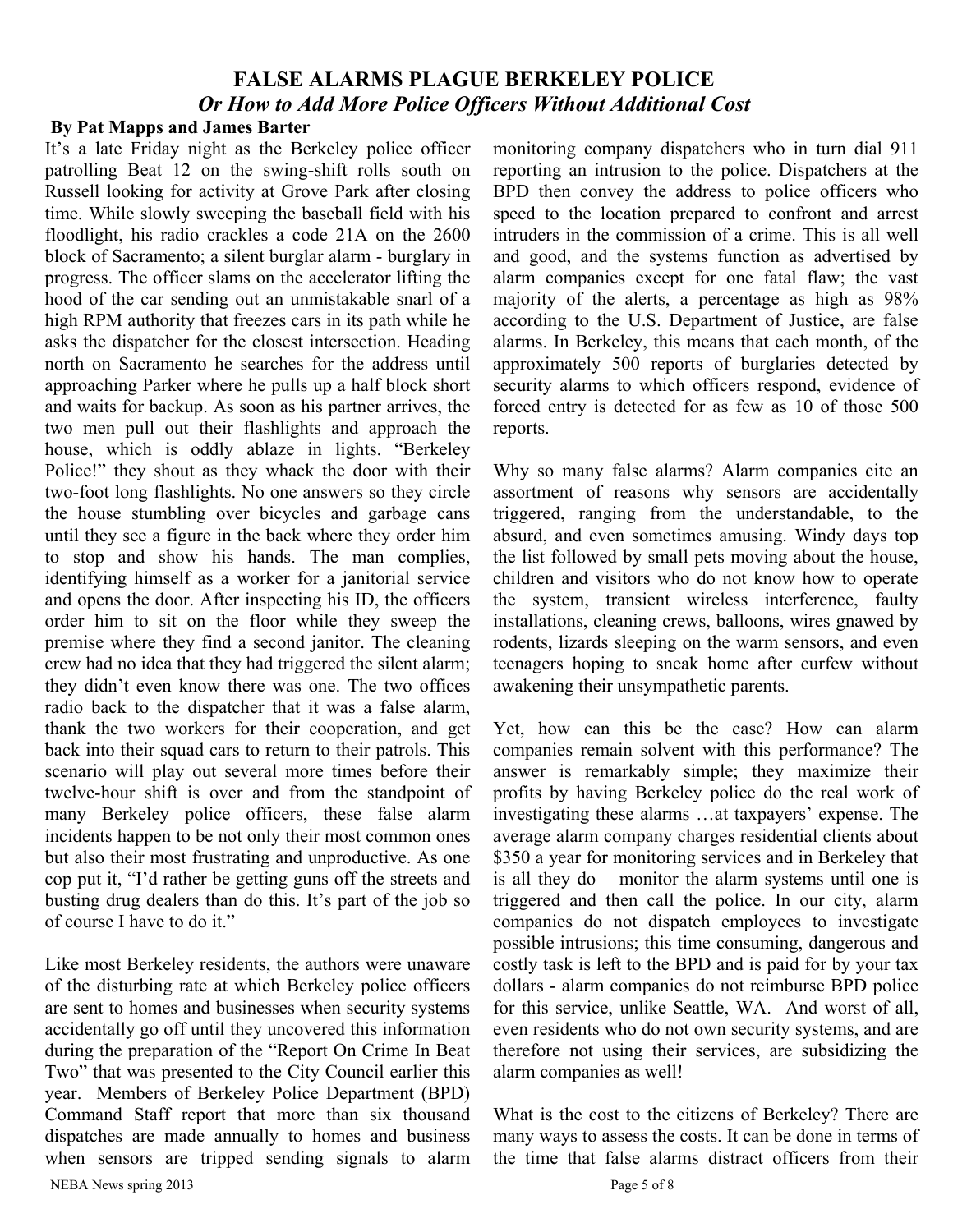patrols, the actual financial impact, and also the intangible cost of officers *reacting to* rather than *preventing* crime. In terms of time, it is important to note that it is the general policy of the BPD to send at least two patrol cars to the scene of a reported alarm because of the heightened probability for violence if a crime is in progress. The actual time it takes to investigate a falsely reported intrusion is an average of thirty minutes for each officer. This wasted police time equates to more than three full time officers since each officer annually patrols for roughly 1770 hours. The financial cost for three officers is about \$500,000 (salary and benefits). That figure does not include the \$150,000 academy fee plus salary and out-of-town expenses it costs to hire and train three new officers. Yet, the greatest cost to the Berkeley citizenry just may be the crimes that beat officers are unable to *prevent*  because they are busy answering false alarms. This nonquantifiable cost is far more disquieting than the other two when it means people are being victimized when even the mere presence of a patrol car in the right place at the right time can prevent crime.

**"In the United States in 2002, police responded to approximately 36 million alarm activations, at an estimated annual cost of \$1.8 billion." -and - "The vast majority of alarm calls—between 94 and 98 percent (higher in some jurisdictions) are false." …from this DOJ publication: http://www.cops.usdoj.gov/files/ric/Publications/ e0307265.pdf**

Is there a solution to this plague of false alarms? Fortunately there is, and it has already been successfully implemented in many cities across North America as well as in Bay Area cities including San Jose and Fremont. It is called Verified Response (VR) which the "Report On Crime In Beat Two" urges Berkeley to adopt. A VR program shifts the burden to private alarm companies to verify that an incident is a legitimate intrusion before police are notified. When a VR policy exists and an alarm is triggered, police are notified only if the alarm company can "verify" the incident through private patrols, audio, video, sophisticated electronic sensors, an eyewitness or other forms of verification. Fire, panic, robbery, medical, and duress alarms will continue to be treated as high-priority response calls that

fall outside the scope of VR. Cities that have implemented VR have reported dramatic decreases in alarms calls and false alarms to their dispatch centers and significant savings in time and cost to their citizens. They have not noticed unexpected increases in crime.

The intent of VR is to increase police productivity by reducing calls to Dispatch and by reducing beat officer time spent responding to false intrusion alarms. Of course, this goal is valid only if it can be achieved without reducing service. A Verified Response Program (VRP), therefore, must meet three criteria. First, holdup, panic, duress, medical, carbon monoxide, and fire alarms must be exempted from the policy. Second, the potential productivity gain must justify any cost of implementing the VRP. Third, the protocol must properly distinguish between true and false intrusion alarms so that the police can respond appropriately in all cases.

It is time to release our Berkeley police officers from their fruitless investigations of false alarms and put them back on their patrols to prevent and investigate real crimes. VR is a solution long overdue that will improve police security throughout Berkeley by effectively increasing staffing by possibly more than three officers without an increase to our current tax burden.

Want to learn more? Check out our web site, <http://northeastberkeleyassociation.org/> to read the "Report On Crime In Beat Two" and to see a report by The Urban Institute on three Police Departments that have taken three very different approaches to implementing Verified Response.

Pat Mapps and James Barter joined with Shirley Dean, Dr. Alan Cohen, and Bob Flasher to author the "Report on Crime in Beat 2." Ms. Mapps' in-depth study of the cost of false alarms resulted from Chief Meehan's request for suggestions about how BPD could stop wasting resources answering them. Mr. Barter's views on false alarms stem primarily from his experience "riding along" on a BPD Officer's 6PM to 6AM shift during which they answered three false alarm calls. When Mapps and Barter are not carrying out their civic duties, they can be found on sunny days on Codornices Park's tennis courts.

\*\* Please tell us what you think about the Saturday NEBA meeting date and earlier time. \*\* Is this a better time than our usual Thursday evening?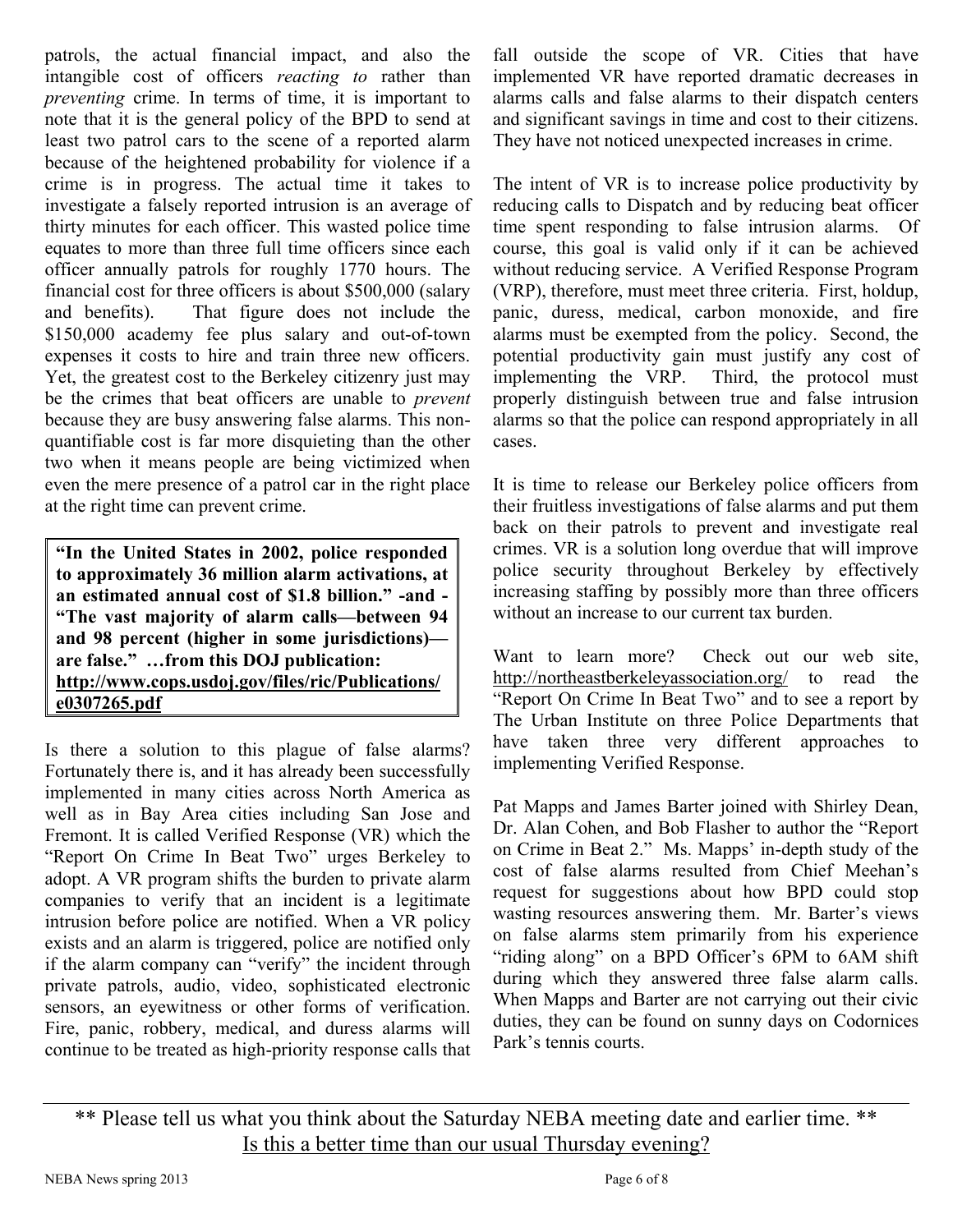#### **A NEIGHBORHOOD TREASURE: THE FOUNTAIN AND WALK By Michael Gray for FOFW**

Just as it was envisioned to be more than 100 years ago, the Fountain at The Circle is the pulsing heart of the city's north side – a Beaux Arts icon that, along with its surrounding balustrade and nearby Fountain Walk, recalls the city's rich architectural past.



Designed as a centerpiece of Mason-McDuffie's Northbrae development, the original Fountain and Fountain Walk were the work of UC Berkeley architect John Galen Howard and sculptor Arthur Putnam.

Even if you pass it every  $day - a$  glimpse of its whimsical bear cubs easing the sometimes aggravating commute around it – you may not know that the fountain you see where Marin Avenue meets The Arlington is a re-creation of the city's first public work of art. Or that this public treasure is devotedly maintained by the organization that led the drive and raised the funds to reconstruct it in 1996: the Friends of the Fountain and Walk.

*Fountain in 1913*

FOFW, led by Shattuck Avenue resident Sara Holmes, is a nonprofit organization of volunteers – virtually all of them Northeast Berkeley residents -- who now assist the city in maintaining the Fountain, The Circle and Fountain Walk, and raise funds for their continued upkeep and improvement.



The first Saturday of every month, weather permitting, volunteers pull weeds, pick up trash, remove graffiti, trim hedges and sweep the gutters all around The Circle and along Fountain Walk. Any and all are welcome to join; the work party begins at 9 a.m.

Currently, FOFW's fund-raising focus is the replacement of nearly 80 damaged balusters around The Circle and along Fountain Walk. Our aim is to restore the balustrade to the same pristine condition as the Fountain -- a project estimated to cost more than \$62,000.

To contribute to support FOFW's efforts – widely recognized as not only historically but economically significant to the Northeast Berkeley area – please send a tax-deductible check to:

Friends of the Fountain and Walk c/o Sara Holmes 946 Shattuck Ave. Berkeley, CA 94707

www.FriendsOfTheFountainAndWalk.org

NEBA News spring 2013 Page 7 of 8 *Fountain today* **Powerfollow Foundation** You can also contact FOFW at: HarvardHolmes@comcast.net.